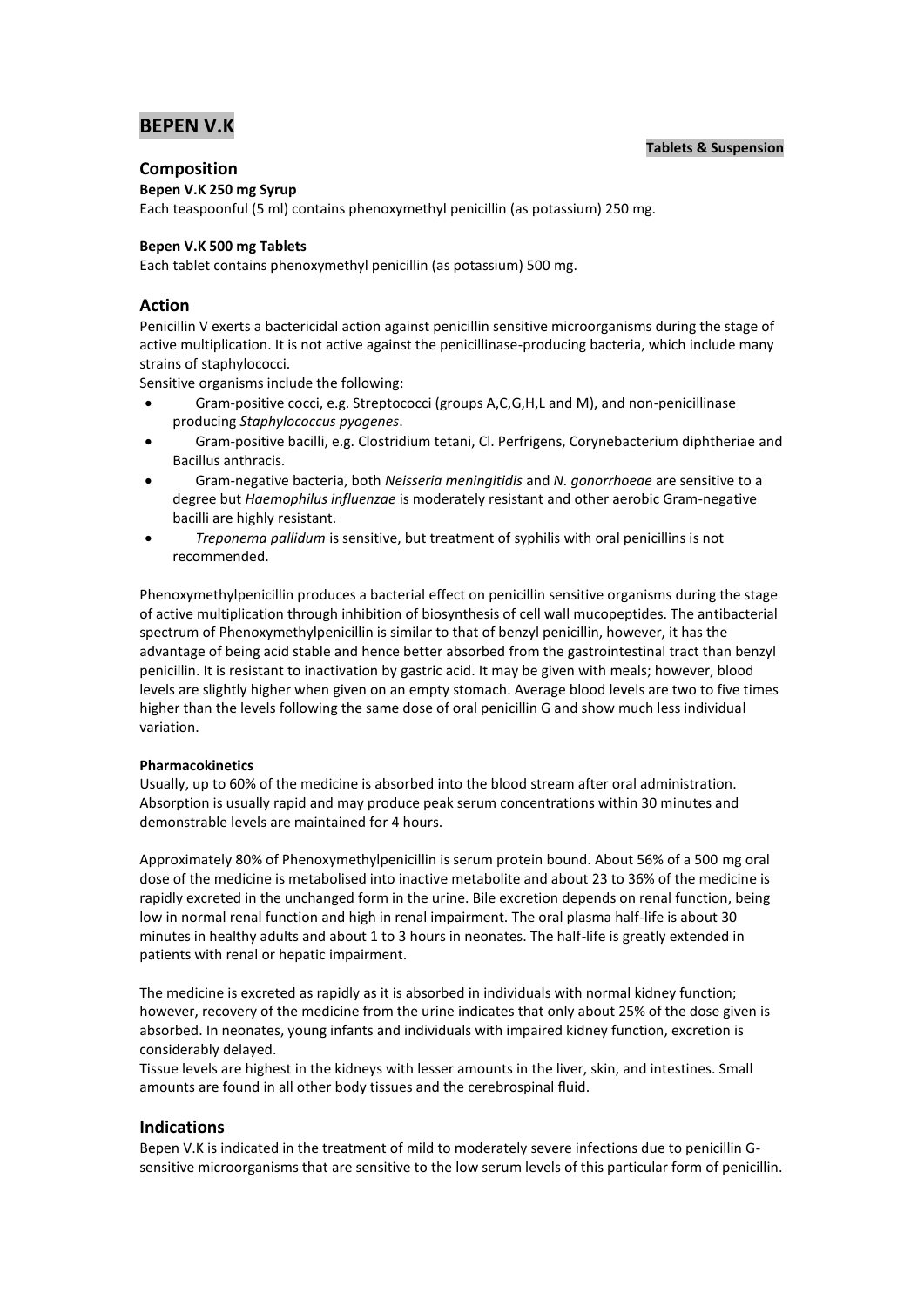## **Streptococcal Infections**

Bepen V.K is indicated for the treatment of mild to moderately severe group A ß-haemolytic streptococcal (GABHS) infections of the upper respiratory tract.

Bepen V.K is indicated for the treatment of mild to moderately severe streptococcal infections (without bacteraemia) of the upper respiratory tract, scarlet fever and mild erysipelas.

#### **Other Infections**

The following infections will usually respond to adequate dosage:

- Pneumococcal infections: mild to moderately severe infections of the respiratory tract, including otitis media.
- Penicillin G-sensitive staphylococcal infections mild infections of skin and soft tissue.
- Fusospirochetosis (Vincent's gingivitis and pharyngitis) of the oropharynx mild to moderately severe infections.

#### **Prophylaxis against Bacterial Endocarditis**

Bepen V.K is indicated for prophylaxis against bacterial endocarditis in patients with congenital heart disease or rheumatic or other acquired valvular heart disease, when undergoing dental procedures or surgical procedures of the upper respiratory tract.

#### **Other Indications**

Prevention of recurrence of infection following rheumatic fever and/or chorea. Prophylaxis of bacterial infections in patients with sickle cell anemia.

## **Contraindications**

- Known hypersensitivity to a penicillin-type drug.
- This drug should not be administered to babies born to mothers with a history of hypersensitivity to a penicillin type drug.

## **Warnings**

Severe pneumonia, emphysema, bacteraemia, pericarditis, meningitis and arthritis should not be treated with oral penicillin V during the acute stage.

Serious and occasionally even fatal hypersensitivity reactions due to penicillin therapy have been reported. Although anaphylaxis is more frequent following parenteral therapy, it has occurred in patients receiving oral penicillins. Such reactions are more likely to occur in individuals with a history of hypersensitivity to penicillins and/or a history of sensitivity to multiple allergens. There have also been reports of individuals with a history of penicillin hypersensitivity experiencing severe reactions when treated with cephalosporins.

Therefore, before initiating therapy with this drug, careful inquiry should be made concerning previous hypersensitivity reactions to penicillins, cephalosporins, or other allergens, because of the risk of anaphylactoid reactions.

If an allergic reaction occurs, the drug should be discontinued and appropriate therapy instituted.

Serious anaphylactoid reactions require immediate emergency treatment with adrenaline. Oxygen, intravenous steroids and airway management including intubation, should also be administered as indicated.

#### **Pregnancy**

#### *Category B*

Animal reproduction studies have failed to demonstrate a risk to the fetus and there are no adequate and well-controlled studies in pregnant women.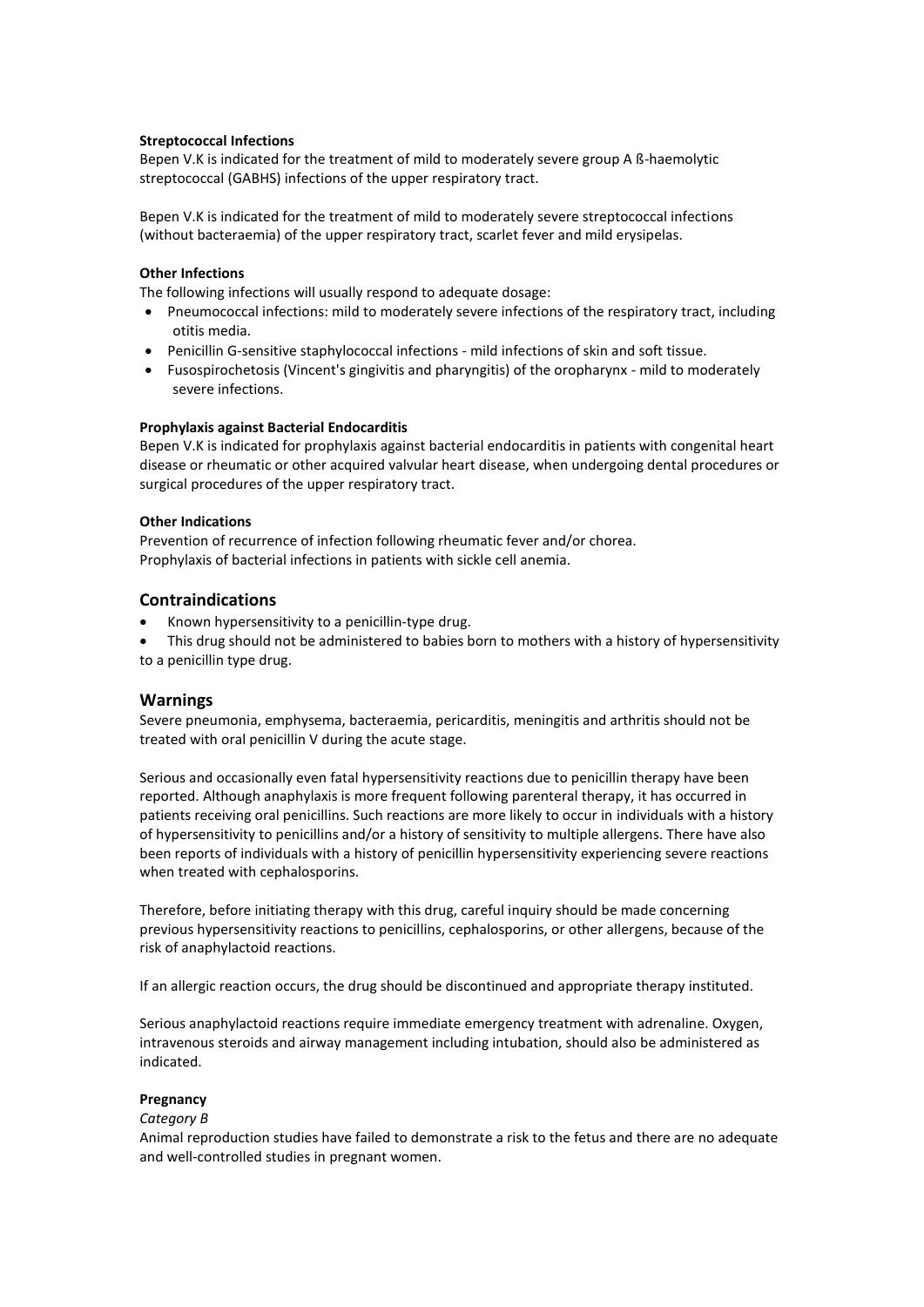#### **Nursing Mothers**

Penicillin V is excreted in breast milk. Although no significant problems have been reported, riskbenefit must be considered since use by nursing mothers may lead to sensitization of the infant.

#### **Use in Infants**

Penicillins are excreted largely unchanged by the kidney. Because renal function is incompletely developed in infants, the rate of elimination of the drug tends to be slow. Penicillin-type drugs should therefore be administered with caution, particularly in neonates, and organ system function should be evaluated frequently.

## **Adverse Reactions**

As with other penicillins, it may be expected that untoward reactions will be essentially limited to sensitivity phenomena. These reactions are more likely to occur in individuals who have previously demonstrated hypersensitivity to penicillins and in those with a history of allergy, asthma, hay fever, or urticaria.

In common with other ß-lactam antibiotics, angioedema and anaphylaxis may occur.

The following adverse reactions have been reported as being associated with the use of penicillins.

#### **Hypersensitivity**

Anaphylaxis is the most serious potential adverse reaction to a penicillin drug. It is usually associated with the administration of parenteral rather than oral dosage forms. Serious anaphylactoid reactions require immediate emergency treatment with adrenaline. Oxygen, intravenous steroids and airway management including intubation, should also be administered as indicated.

Erythematous maculopapular rashes, urticaria, and occasional cases of exfoliative dermatitis, erythema multiforme and Stevens-Johnson syndrome have been reported. Laryngeal edema and serum sickness-like reactions including chills, fever, edema and arthralgia have also been reported. Such reactions may be controlled with antihistamines and, if necessary, systemic corticosteroids. Whenever such reactions, occur, the drug should be discontinued unless, in the opinion of the physician, the condition being treated is life threatening and amenable only to penicillin therapy.

#### **Gastrointestinal**

Glossitis, stomtatitis, black"hairy" tongue, nausea, vomiting, enterocolitis, pseudomembranous colitis and diarrhea have been observed.

#### **Haematological**

Haematological reactions including haemolytic anaemia, thrombocytopenia, thrombocytopenic purpura, eosinophilia, Leukopenia, and agranulocytosis have been observed. These are believed to be hypersensitivity phenomena and are usually reversible upon discontinuation of therapy.

## **Precautions**

In the treatment of GABHS infections, therapy with this drug should be continued for at least 10 days to help prevent the occurrence of acute rheumatic fever or glomerulonephritis. Following completion of treatment, cultures should be taken to determine whether streptococci have been eradicated.

As with any potent drug, periodic assessment of renal, hepatic and hematopoietic functions should be made during prolonged therapy.

The possibility of super infection with mycotic or bacterial pathogens should be kept in mind during therapy, if super infection occurs, appropriate therapy should be instituted.

Although esophageal ulceration has been rarely reported, Bepen V.K tablets should be swallowed with sufficient liquid.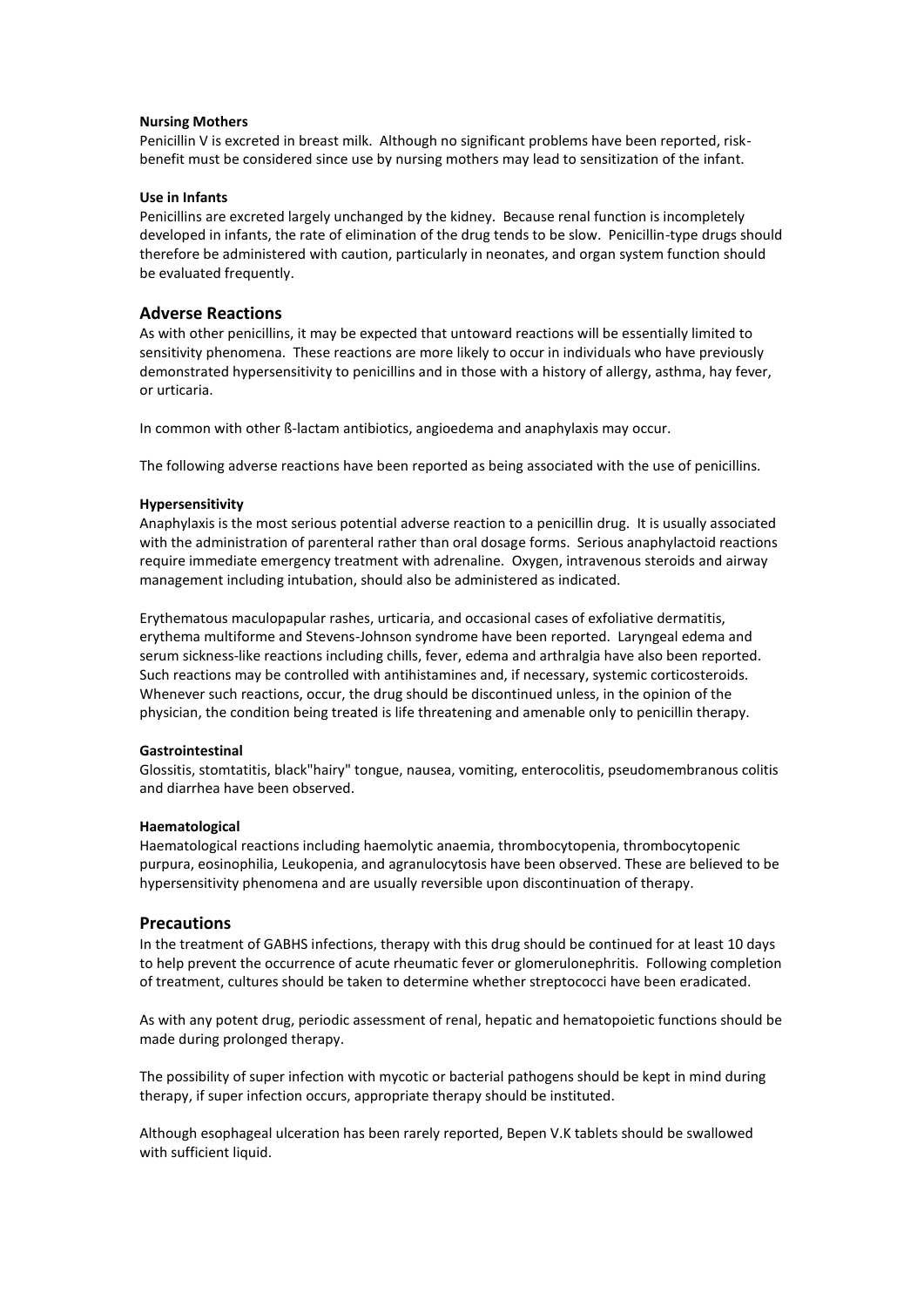## **Drug Interactions**

*Penicillins/ Chloramphenicol/ Erythromycin/ Tetracyclines/ Sulfonamides* Since bacteriostatic drugs may interfere with the bactericidal effect of penicillins in the treatment of meningitis or other conditions where a rapid bactericidal effect is necessary, it is best to avoid concurrent therapy.

#### *Penicillins/ Probenecid*

Probenecid may decrease renal tubular secretion of penicillin-type drugs, resulting in increased blood levels.

#### **Diagnostic Interference**

Treatment with penicillins may result in false positive reactions when testing for the presence of glucose in urine using Clinitest, Benedict's Solution or Fehling's Solution. Tests based on enzymatic glucose oxidase reactions such as Clinistix or Testape are not affected.

## **Dosage and Administration**

Patients should be advised to swallow Bepen V.K tablets with sufficient liquid.

The adult dosage of Bepen V.K ranges, between 125-500 mg, 4 times a day. The actual dosage of Bepen V.K to be administered is governed by the sensitivity of the pathogen, the severity of the infection and should be adjusted according to the clinical response of the patient.

The dosage for children less than 12 years of age calculated based on body weight. The suggested dosage is 25-50 mg/kg body weight/day in divided doses every 6-8 hours.

More specific dosage recommendations in definitive clinical situations are given below.

In renally impaired patients (creatinine clearance less than or equal to 10 ml/ min) do not exceed 250 mg every 6 hours.

#### **Streptococcal Infections**

In GABHS infections of the upper respiratory tract, the recommended adult dosage is 1 gram twice daily, for 10 days. The recommended dosage for children in these infections is 500 mg twice daily, for 10 days.

An alternative dosage regimen is 125-500 mg every 6-8 hours, for 10 days.

In other mild to moderately severe infections of the upper respiratory tract, scarlet fever and mild erysipelas, the dosage is 125-500 mg every 6-8 hours, for 10 days.

#### **Pneumococcal Infections**

In mild to moderately severe infections of the respiratory tract including otitis media, 250 mg every 6 hours until the patient has been afebrile for at least 2 days.

#### **Staphylococcal Infections**

In mild infections of the skin and soft tissue (culture and sensitivity tests should be performed), 250 mg every 6-8 hours.

## **Fusospirochetosis of the Oropharynx**

250 mg every 6-8 hours, until cure is obtained.

#### **Prophylaxis against Bacterial Endocarditis**

In patients with congenital heart disease or rheumatic or other acquired valvular heart disease when undergoing dental procedures or surgical procedures of the upper respiratory tract, the dosage in adults and children over 25 kg body weight is 2 grams 1 hour before the procedure and 1 gram 6 hours later.